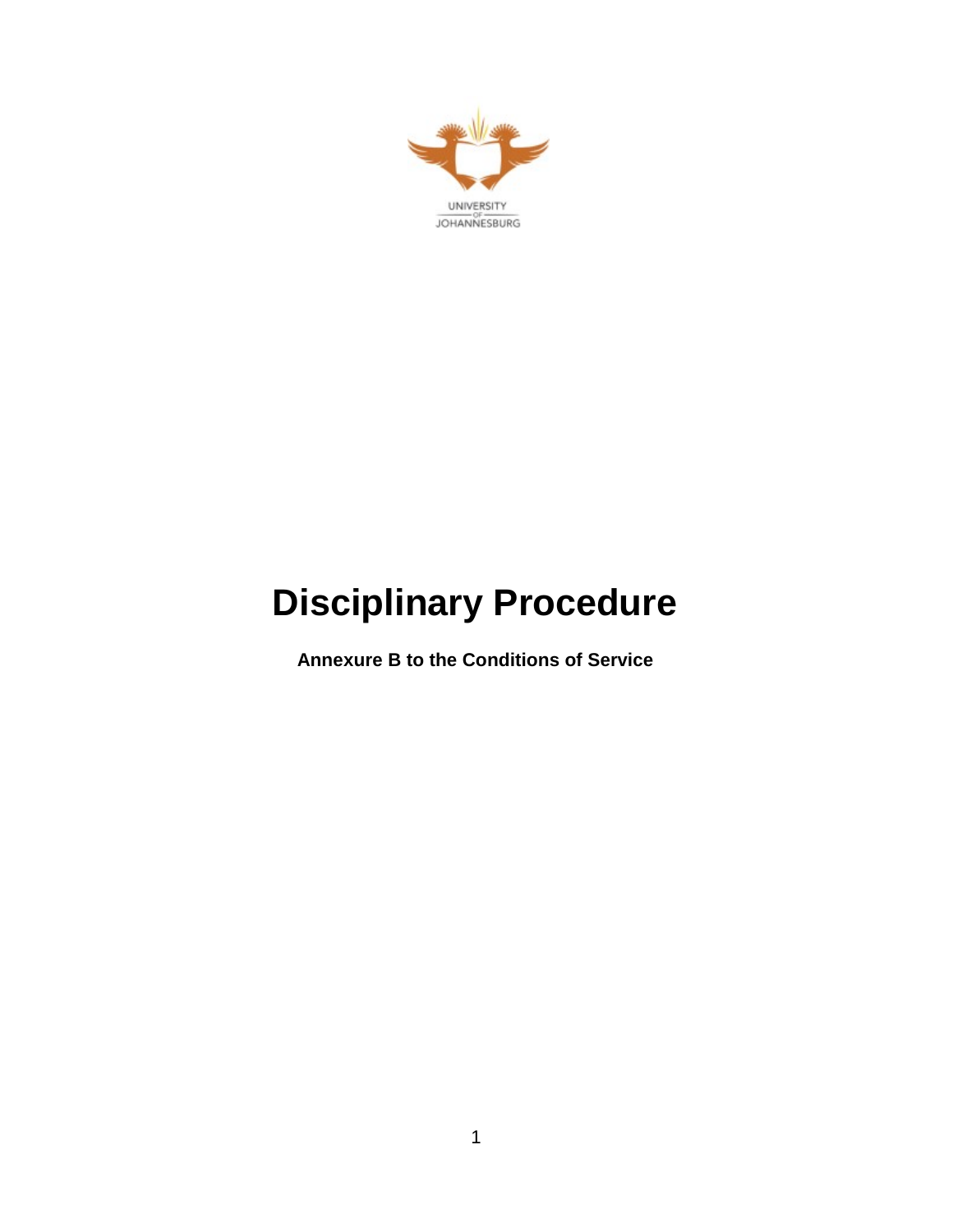# **Contents**

| 2.             |     |                                                               |  |
|----------------|-----|---------------------------------------------------------------|--|
| 3.             |     |                                                               |  |
| $\mathbf{4}$ . |     |                                                               |  |
|                | 4.1 |                                                               |  |
|                | 4.2 |                                                               |  |
| 5.             |     |                                                               |  |
|                | 5.1 |                                                               |  |
|                | 5.2 |                                                               |  |
|                | 5.3 |                                                               |  |
|                |     |                                                               |  |
|                |     |                                                               |  |
|                |     | ANNEXURE A: DISCIPLINARY WARNING FORM - GUIDE  14             |  |
|                |     | ANNEXURE B: NOTICE TO ATTEND A DISCIPLINARY INQUIRY - GUIDE16 |  |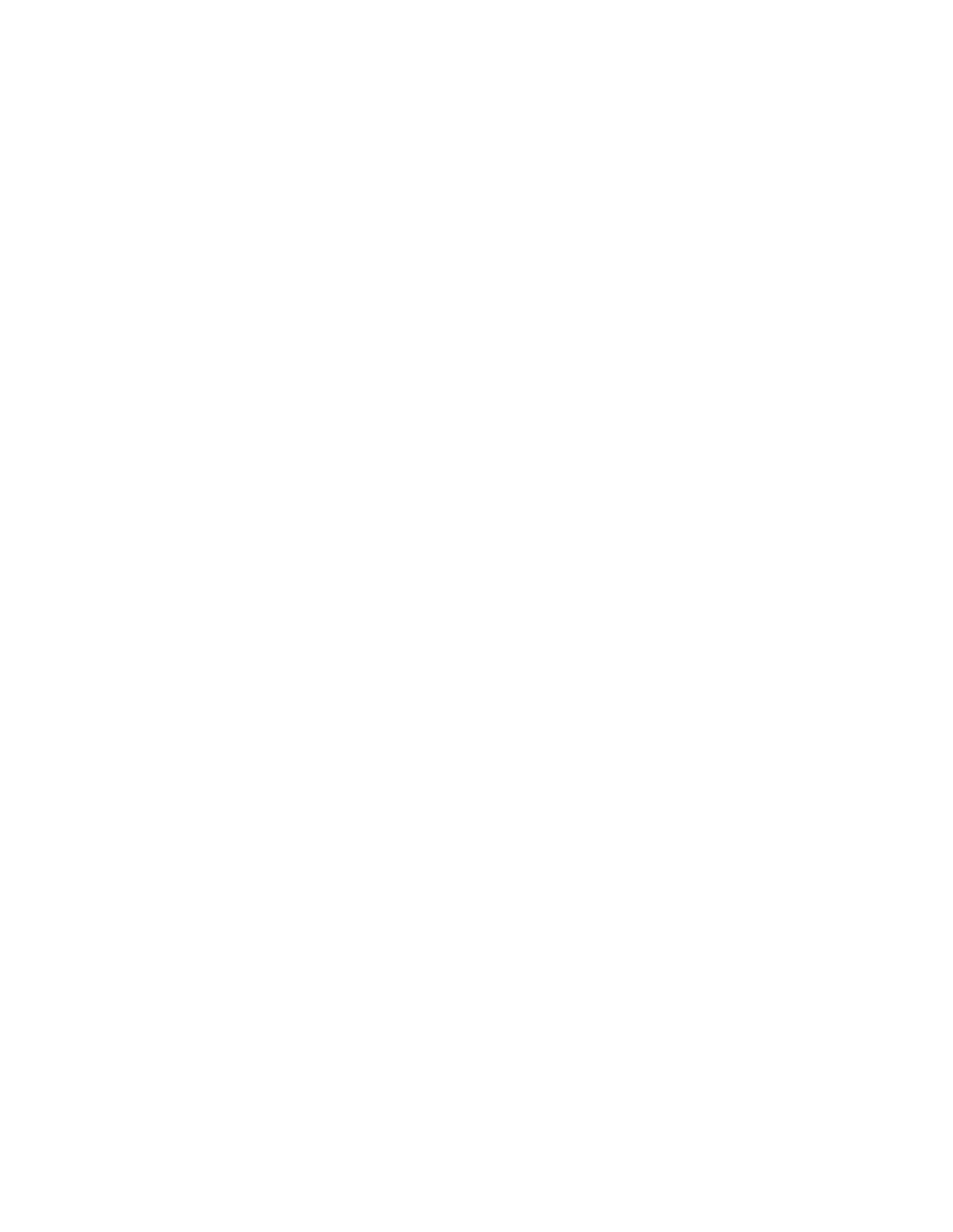# **Disciplinary Procedure**

#### **1. OBJECTIVE**

- 1.1 The University's Disciplinary Procedure is aimed at establishing a fair and uniform procedure for the management of discipline at the University of Johannesburg. Given the complex nature of Employment Relations, the disciplinary code and procedure serves as guide to evaluate cases on its merit, yet ensuring fairness and consistent application.
- 1.2 This Procedure is also aimed at rectifying unacceptable conduct with a view to establishing, maintaining and developing sound employment relations at the University.
- 1.3 This Procedure is implemented in accordance with the principles of natural justice, substantive fairness and procedural fairness.
- 1.4 The provisions of Schedule 8 of the Labour Relations Act (LRA) form the point of departure for this Procedure. Although there is a separate Policy dealing with matters of incapacity the same procedural informal and formal corrective measures apply in incapacity cases as guided by Schedule 8 of the Act.

# **2. DEFINITIONS AND INTERPRETATION**

- 2.1 In this Procedure, all words have the same meaning as those defined in the consolidated conditions of service unless the context indicates otherwise.
- 2.2 **Procedure**: means this Disciplinary Procedure, which forms part of all employees' conditions of service.
- 2.3 Whenever a number of days is prescribed in this Procedure, such number shall be calculated by excluding the first day, but including the last day, unless the last day falls on a Saturday, Sunday or an official Public Holiday, in which case the last day shall be the next day that is not a Saturday, Sunday or an official Public Holiday.
- 2.4 Paragraph headings are inserted for convenience only and cannot be used in the interpretation of this Procedure.
- 2.5 If any provision confers any right or imposes any obligation on any party, then notwithstanding that it is only in the interpretation clause, effect must be given to it as if it were a substantive provision.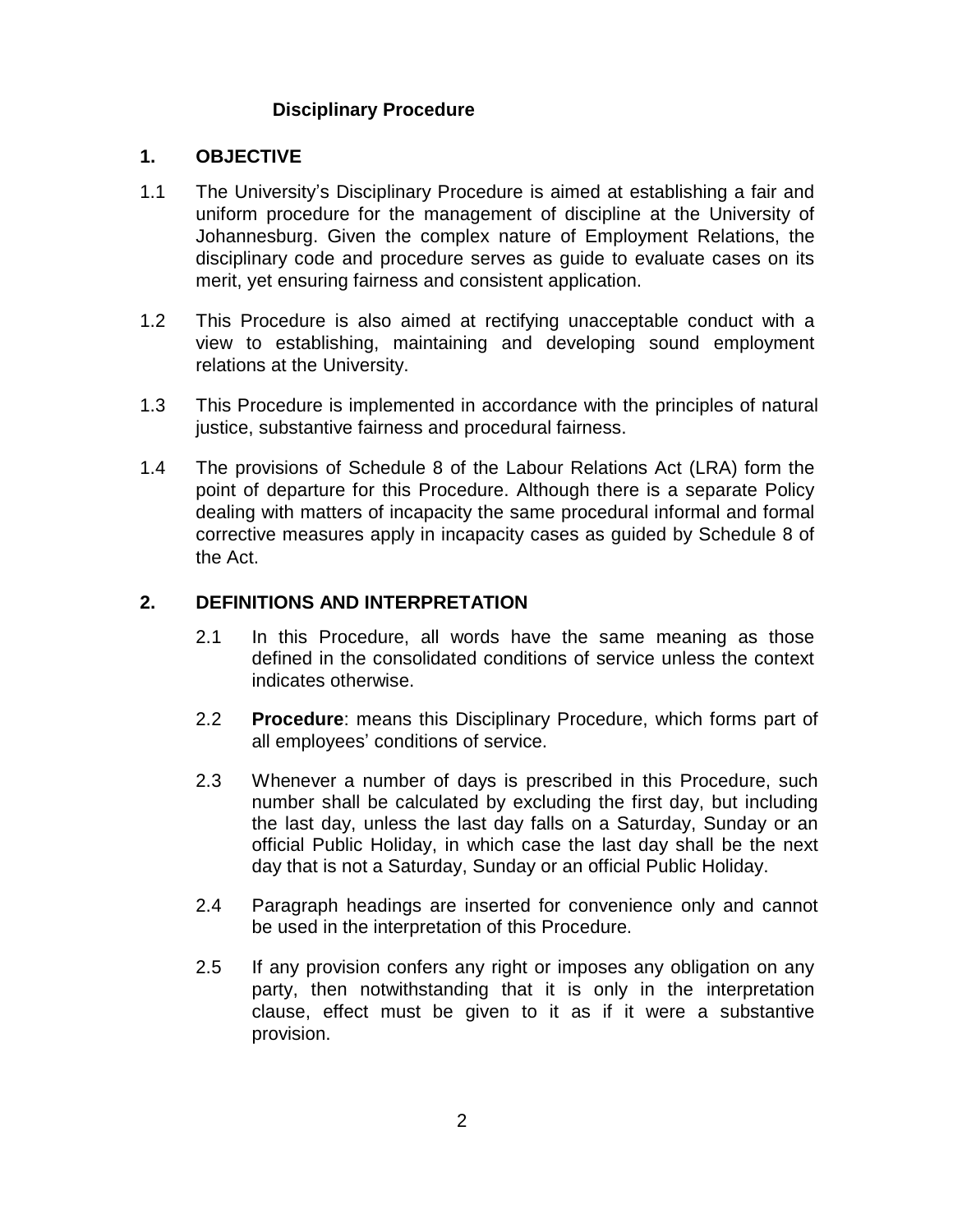- 2.6 **Employee**: means (a) Any person, excluding an independent contractor, who works for the University and who receives, or is entitled to receive, remuneration; and (b) Any other person who in any manner assists in carrying on or conducting the business of the employer.
- 2.7 **Employer**: is The University of Johannesburg.
- 2.8 **Management**: means the person who directly or indirectly directs (oversees and regulates) the activities of the employee and who is duly authorised by the University of Johannesburg to act as a manager or management representative.
- 2.9 **Workplace**: means any place where employees work.
- 2.10 **Conditions of Service**: means the terms of on which an employee is employed and expressly apply to all employees in the employ of the University of Johannesburg, irrespective of their membership of trade unions or otherwise.
- 2.11 **Remuneration**: means any payment in money or in kind, or both in money and in kind, made or owing to any person in return for that person working for the University and 'remunerate' has a corresponding meaning.
- 2.12 **Misconduct**: is one of the grounds recognised by the law that may give reason for the dismissal of an employee. It means improper or unacceptable behaviour by the employee which implies that an employee knows or should know the rule, and yet does not comply with the rule.
- 2.13 **Incapacity**: refers to an employee's temporary or permanent lack of ability to perform effectively due to ill health or injury, or poor work performance or incompatibility.
- 2.14 **Trade union**: means an association of employees whose principal purpose is to regulate relations between employees and employers, including any employers' organisations.
- 2.15 **Trade union representative**: means a member of a trade union who is elected to represent employees in a workplace.
- 2.16 **Legal practitioner**: means any person admitted to practice as an advocate or an attorney in the Republic.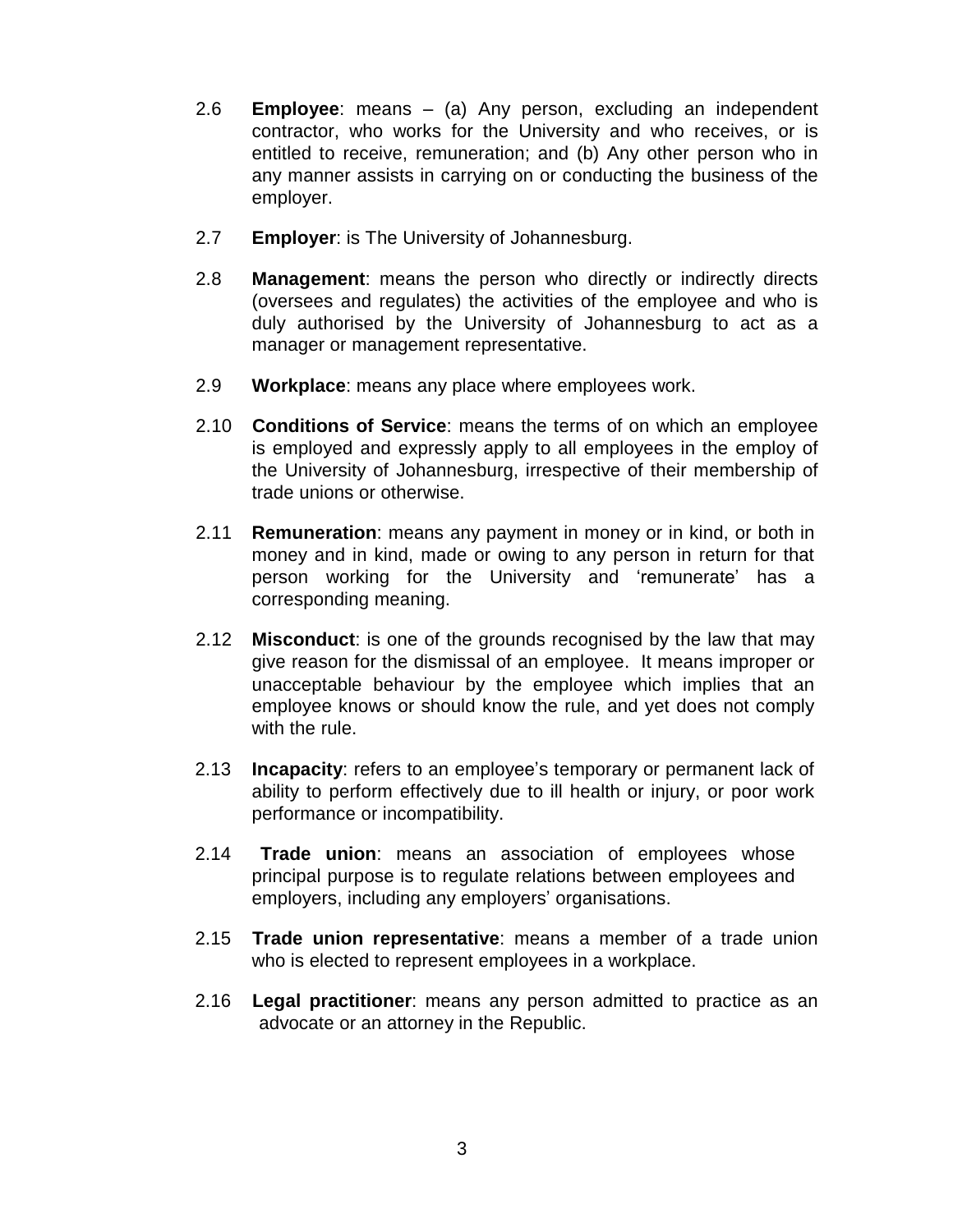- 2.17 **Schedule 8 of the Labour Relations Act (LRA)**: means the Code of Good Practice: Dismissal that deals with the Substantive and Procedural fairness for a dismissal for reasons of misconduct.
- 2.18 **The Labour Relations Act (LRA), Act 66 of 1995**: aims to promote economic development, social justice, labour peace and democracy in the workplace.
- 2.19 **CCMA**: means the Commission for Conciliation, Mediation and Arbitration established in terms of Section 112 of the Labour Relations Act, 1995. (CCMA) is an independent organization that resolves labour disputes.
- 2.20 **Code of good practice**: means a code of good practice issued by NEDLAC in terms of Section 203 (1) of the LRA.
- 2.21 **NEDLAC**: means the National Economic Development and Labour Council established by Section 2 of the National Economic, Development and Labour Council Act, 1994 (Act 35 of 1994).

# **3. GENERAL PRINCIPLES**

- 3.1 The University's Management is responsible for maintaining discipline in the workplace, and this responsibility is enforced through this Procedure.
- 3.2 This Procedure applies to all University employees.
- 3.3 This Procedure is implemented for matters related to misconduct enquiries. This procedure must also take into consideration other related Policies such as those dealing with Incapacity.
- 3.4 This Procedure has no bearing on the termination of employees' services for operational reasons (retrenchments).
- 3.5 This Procedure forms part of the conditions of service of the affected employees of the University.
- 3.6 Records of disciplinary action taken are filed in employees' personal files for safekeeping and future references and employees are entitled to a copy of such warnings.
- 3.7 Written warnings are valid for a period of six months and final written warnings for a period of twelve months from the date of issue after which it will expire. All expired documents must be removed from the personal files.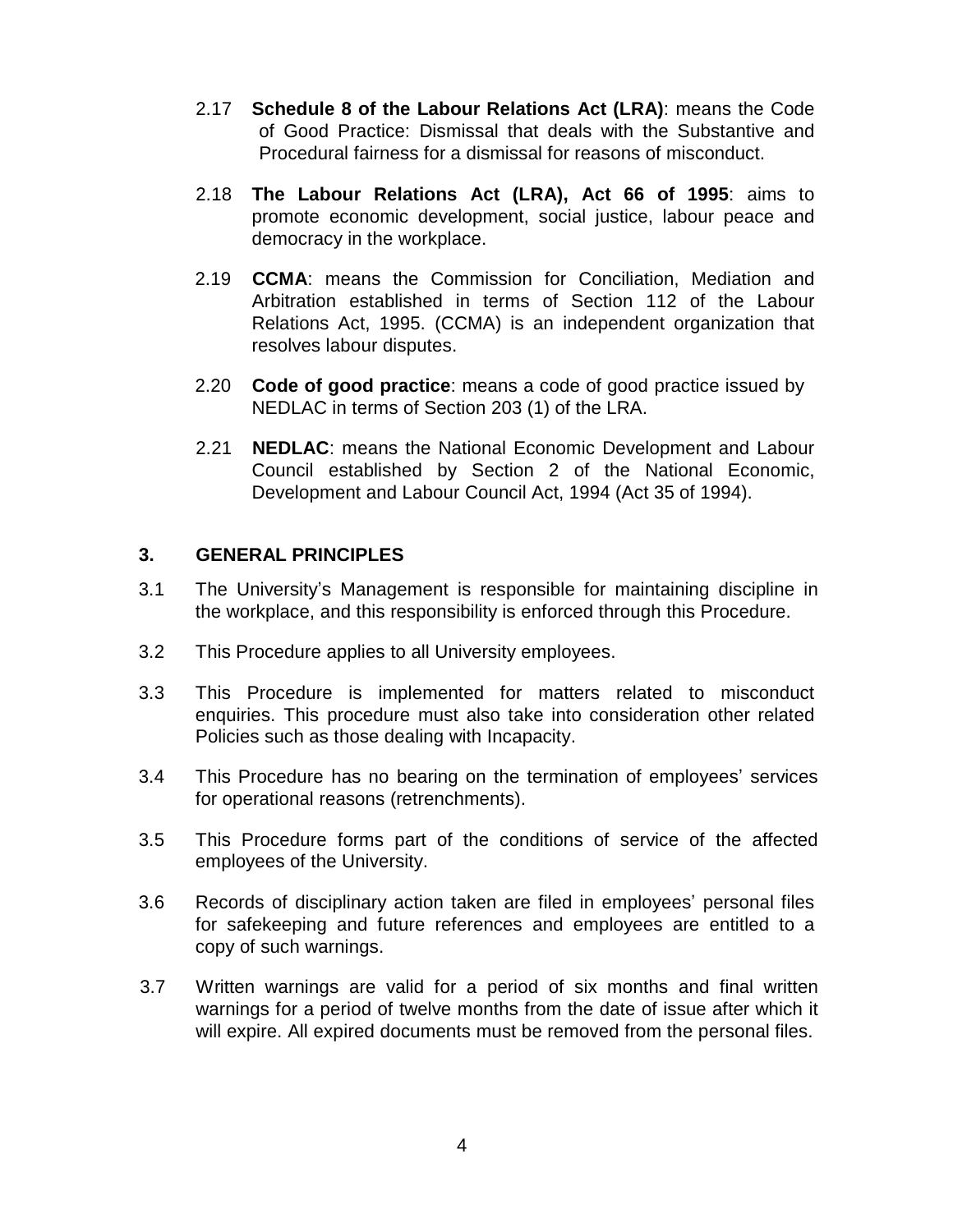- 3.8 Disciplinary action against employees is taken within a reasonable period after the University has become aware of and evaluated the need for such action.
- 3.9 This Procedure acknowledges that employees are entitled to choose one representative who is a colleague, a trade union representative, a trade union official or a legal representative to assist them during the implementation of any formal level of discipline for which provision is made in paragraphs 5.1, 5.2 and 5.3.
- 3.10 The Vice-Chancellor may suspend employees for reasons permitted and recognized in law for a maximum period of 30 days with full remuneration subject to:
	- (a) Giving the employee/s precautionary notice of the University's intention to implement suspension; and
	- (b) Giving the employee/s opportunity to make representation prior to the implementation of the intended suspension.
	- (c) The Vice Chancellor will in particular consider suspension when:
		- i) It is believed that the continuous presence of the employee/s may hamper investigations.
		- ii) There is a perceived and reasonable possibility that employees charged with misconduct may intimidate witnesses or attempt to destroy evidence.
- 3.11 The Vice-Chancellor may at any time rescind the suspension of employees, but despite such rescission the proceedings in respect of the charge of misconduct may continue.
- 3.12 The acquittal or conviction of employee on a criminal charge by a court of law shall not prevent steps being instituted against him/her on a charge of misconduct, notwithstanding the fact that the facts set out in the charge of misconduct, should they be proven, would constitute the misconduct set out in the criminal charge on which he has been so acquitted or convicted or any other offence of which he might have been found guilty at his trial for the said criminal charge. Internal disciplinary proceedings may thus take place concurrently or before or after and totally independently of any external criminal proceedings.

# **4. NATURE OF DISCIPLINARY MEASURES**

There is one informal level and three formal levels of disciplinary action that may be taken against employees.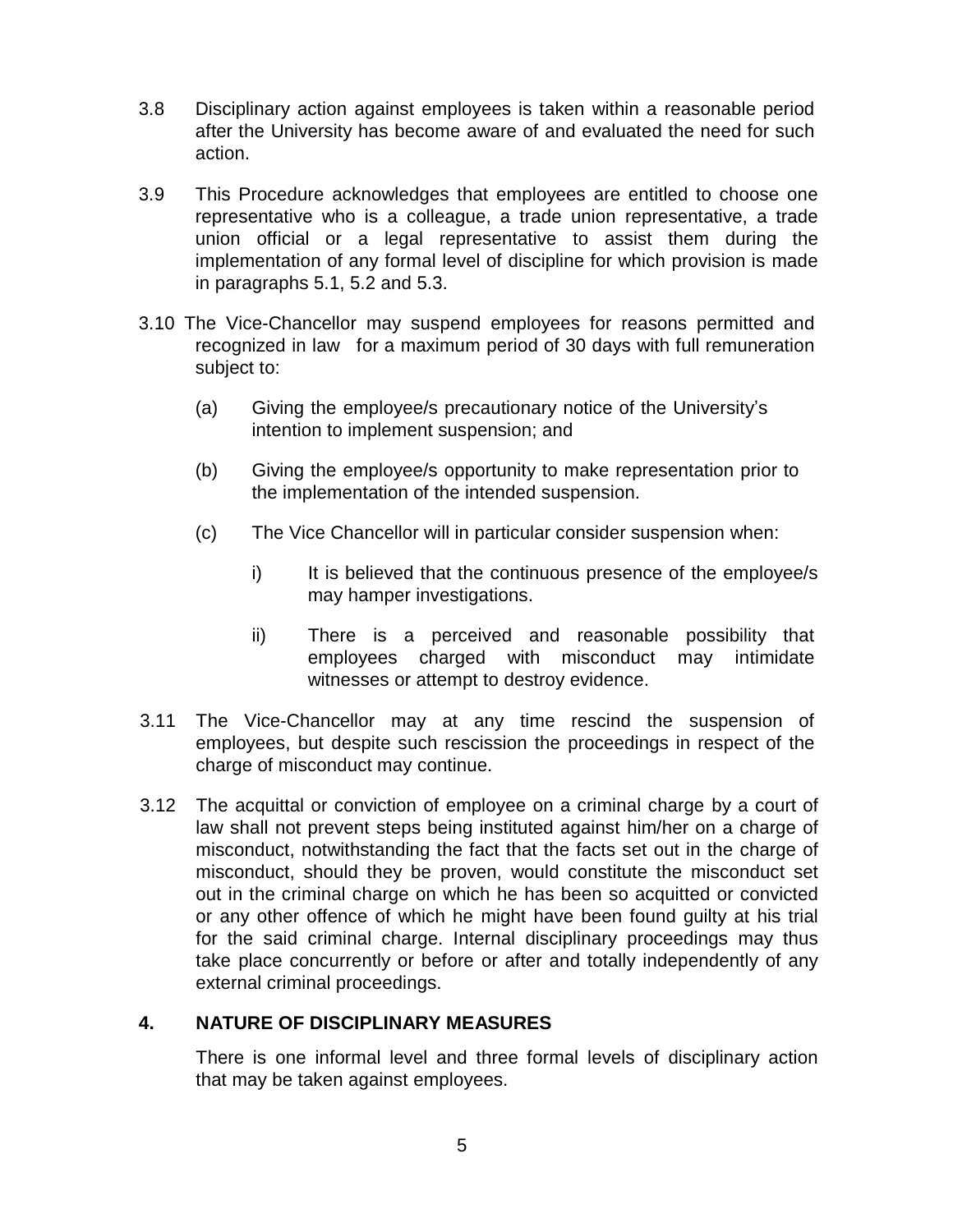# 4.1 *Informal discipline*

- 4.1.1 Informal discipline is implemented by means of a verbal reprimand that is not placed on record.
- 4.1.2 A verbal reprimand makes provision for daily operational matters rather than specifically unacceptable conduct, for which provision is made in the University's Disciplinary Code and other conditions of service.

# 4.2 *Formal discipline*

- 4.2.1 Formal disciplinary action may be taken against employees at any of three levels (see subparagraph 4.5) when the disciplinary code is breached or conditions of service are not complied with.
- 4.2.2 The following three levels of disciplinary action are followed (in order of less serious to more serious):
	- (a) Written warning.
	- (b) Final written warning.
	- (c) Disciplinary inquiry, which could lead to employees' dismissal.
- 4.3 Warnings are cumulative and progressive with the purpose to correct conduct.
- 4.4 Where applicable and depending on the totality of circumstances, corrective action , may be instituted as listed in 4.2.2 above by following the levels as described in  $(a) - (c)$  for related offences.
- 4.5 The various levels of disciplinary action for which provision is made in 4.2.2 do not always follow a fixed sequence. Discipline may be implemented directly at the level that is deemed to be appropriate taking into consideration all circumstances in terms of the objectives of this procedure and the nature and seriousness of the case.

# **5. PROCEDURE**

Formal disciplinary action is taken as follows.

#### 5.1 *Level 1: Written warning*

5.1.1 If an employee's immediate Head (or a more senior employee if it is preferable and so advised by the Employment Relations Department, that a more senior employee deals with the matter) believes that a written warning is in order for the offence, the procedure set out below is followed.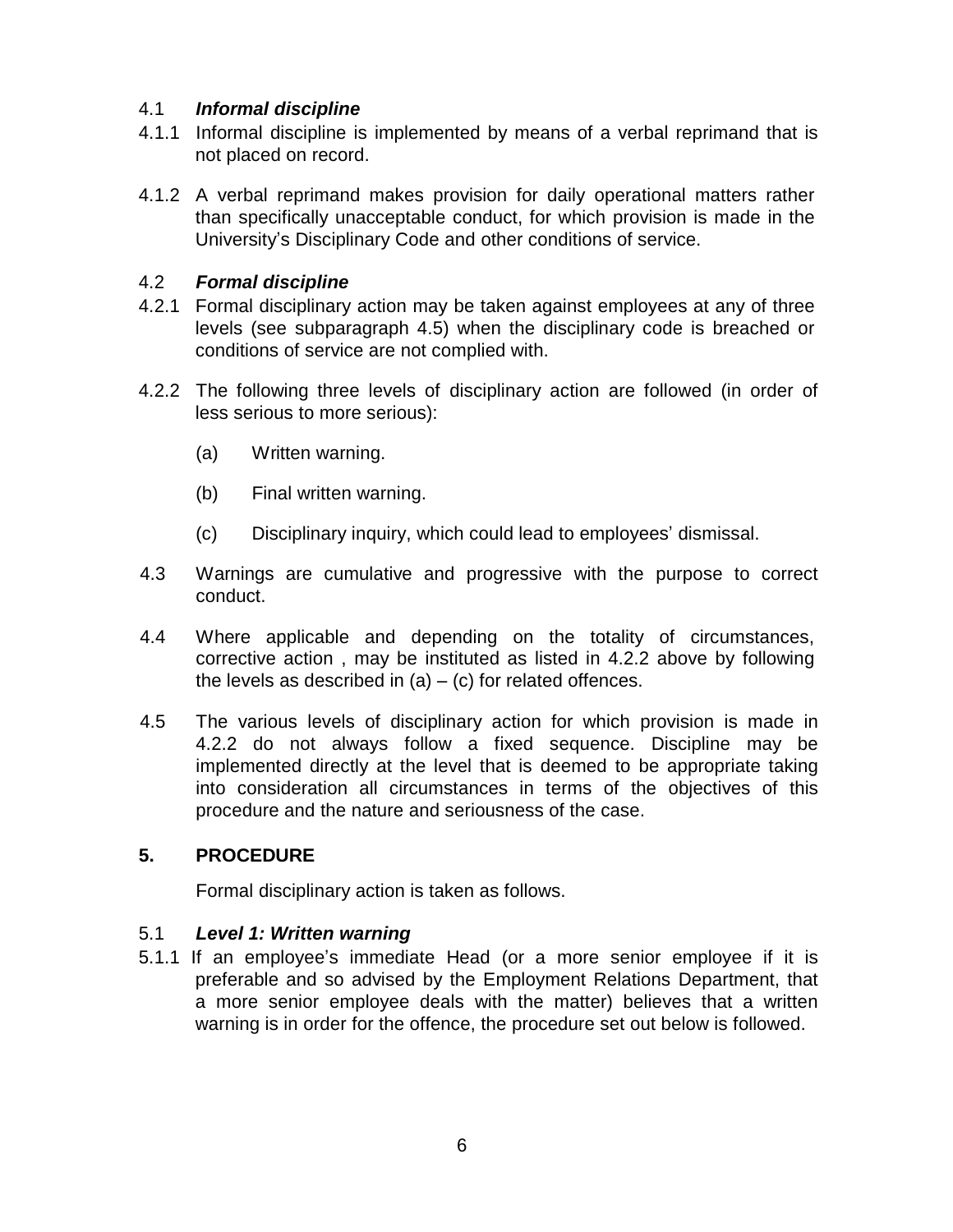- 5.1.2 The person identified in 5.1.1 must give notice to the employee/s in writing of a meeting to take place as well as the purpose of the meeting. The employees' rights must be listed in the notification.
- 5.1.3 At the meeting the nature of the identified issues of misconduct are discussed with the employee in the presence of the employee's representative (if the employee/s so required), as well as a management observer and or Human Resources representative who's role is to advise everyone on related processes and procedures, including conditions of service.
- 5.1.4 Employees are also given ample opportunity to state their case. Should an employee notwithstanding timeous notice to make him/herself available for this procedure, not attend the process without a reasonable explanation communicated to the management observer, the process may continue in his/her absence as a default procedure.
- 5.1.5 An interpreter appointed by the Head may also be present at the employee's request.
- 5.1.6 If the person dealing with the matter still decides to issue the warning after the employee has stated his/her case and the process as described in 5.1.2 is concluded a warning in writing is issued (see Annexure A as a guide) .
- 5.1.7 The person issuing the warning ensures that the employee understands the nature of the warning as well as the possible consequences of a recurrence of the same or similar offence during the period of the duration of the warning.
- 5.1.8 The employee and his/her representative must sign the warning form to acknowledge receipt of the warning even if the employee does not agree with the disciplinary action being taken.
- 5.1.9 If the employee or the representative refuses to sign the warning form, the management observer and/or the Human Resources representative will confirm that the warning was issued in the presence of the employee by endorsing the form to this effect.
- 5.1.10 The employee's refusal to sign this form does not render a warning invalid and a warning that is endorsed accordingly will have the same validity as a warning that is signed by an employee.
- 5.1.11 A copy of the completed warning form must be made available to the employee, and the original will be kept in the employee's personal file.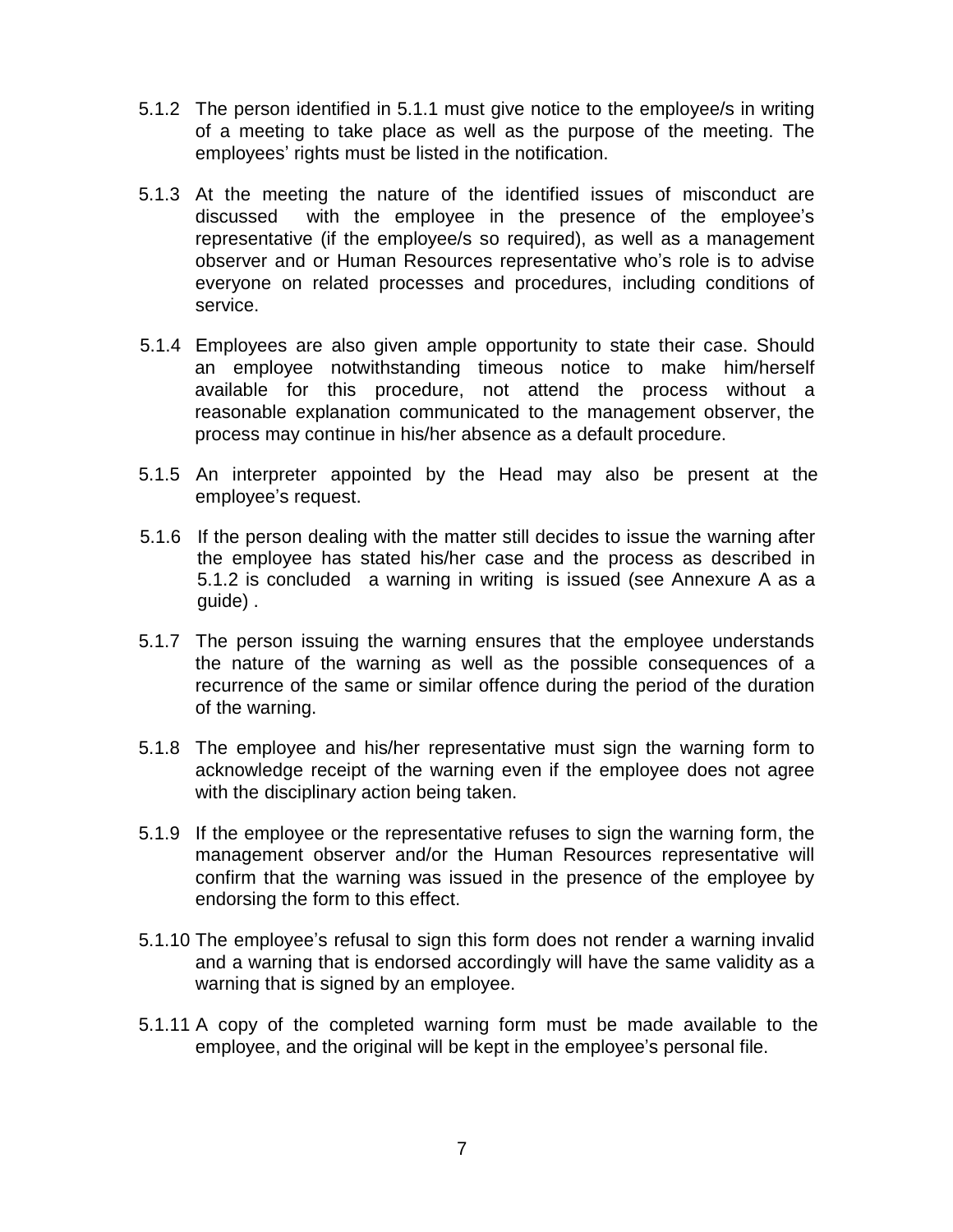- 5.1.12 The duration of the validity of the warning will be in accordance with paragraphs 3.7.
- 5.1.13 If an employee does not agree with the action being taken, he/she may refer an appeal within 3 working days to the next level of management (i.e. the person who issued the warning reports) for a final decision. The substantive and procedural grounds for leave to record an appeal must be clearly defined in the application. This level of management will follow an appropriate process and procedure in consultation with the Employment Relations Department prior to communicating the final outcome. Should an employee persist to dispute the decision taken, he/she may refer the matter to the Commission for Conciliation Mediation and Arbitration as per related legislation.

#### 5.2 *Level 2: Final written warning*

- 5.2.1 If an employee's immediate Head (or a more senior employee as mentioned in paragraph 5.1.1) feels that a final written warning may be the appropriate disciplinary measure, the employee can elect that the procedure as outlined with level 1 be followed or alternatively the procedure as described in 5.3. Should an employee elect the former, the same process steps as listed in above (in level 1) will be followed. The outcome of the meeting will determine an outcome short of dismissal which may include a final written warning.
- 5.2.2 The person issuing the warning must ensure that the employee understands that a recurrence of the same or similar offence during the period of validity of the final written warning may lead to a disciplinary inquiry, which could in turn lead to the dismissal of the employee.
- 5.2.3 If an employee does not agree with the action being taken, he/she may refer an appeal within 3 working days to the next level of management (i.e. the person who issued the warning report) for a final decision. The substantive and procedural grounds for leave to record an appeal must be clearly defined in the application. This level of management will follow an appropriate process and procedure in consultation with the Employment Relations Department prior to communicating the final outcome. Should an employee persist to dispute the decision taken, he/she may refer the matter to the Commission for Conciliation Mediation and Arbitration as per related legislation. This will apply in cases where the employee elects not to follow the procedure as outlined in 5.3.

#### 5.3 *Level 3: Disciplinary inquiry*

5.3.1 A disciplinary inquiry is conducted in the event of any serious offence that would warrant dismissal as a possible measure or in the event of the recurrence of the same or similar offence or where progressive corrective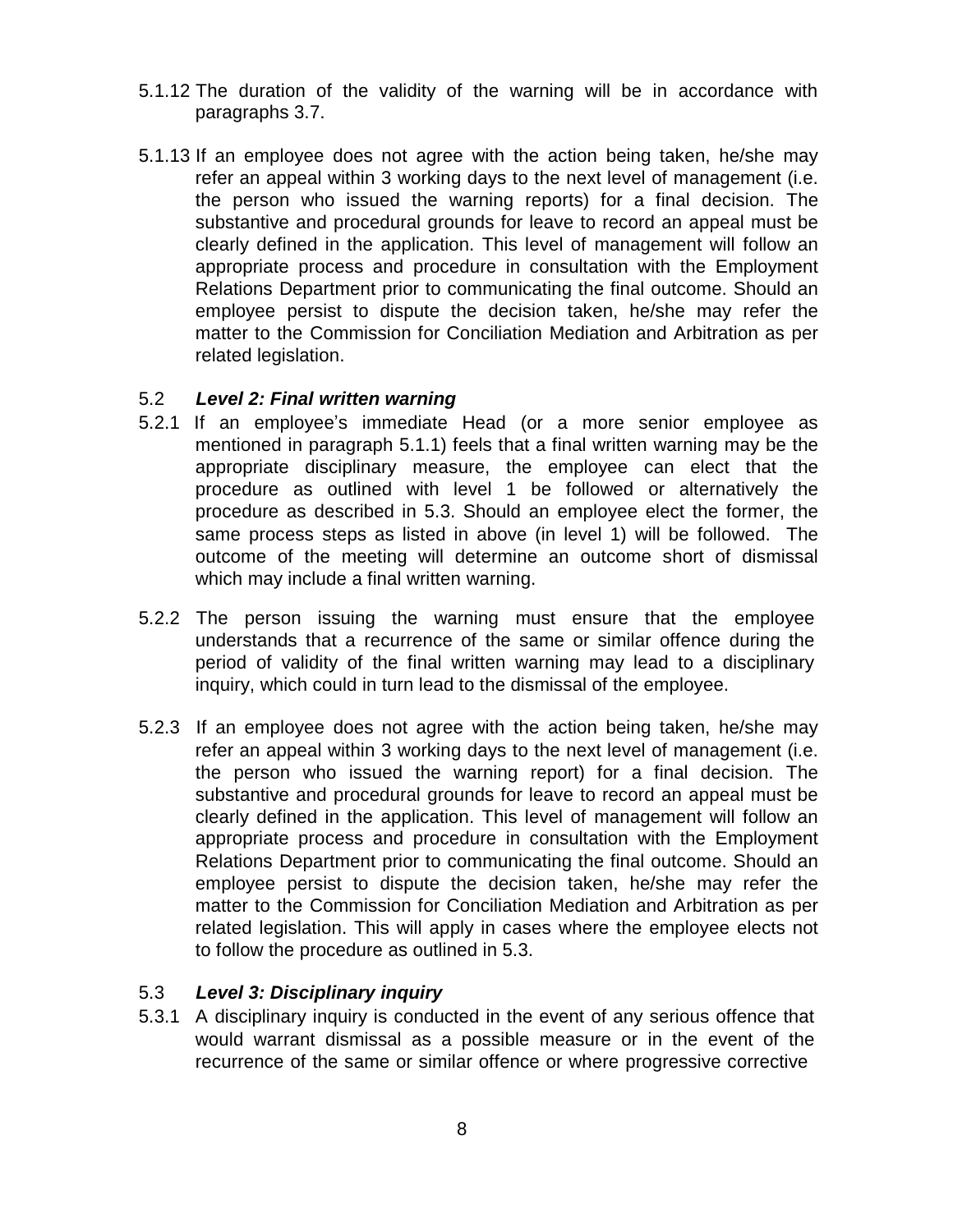measures have been instituted which justifies the formalization of a disciplinary inquiry.

- 5.3.2 Disciplinary enquiries are instituted upon the approval by the Director Employment Relations whose role is to ensure that fairness prevails and that adequate corrective measures and procedures followed justifies the institution of a disciplinary inquiry.
- 5.3.3 The procedure below is followed if a disciplinary inquiry is conducted:
	- (a) The employee receives a five (5) working days' written notice to attend the inquiry.
	- (b) The written notice (see Annexure B as guide) is issued to the employee and handed to the employee by a member of the Employment Relations Department.
	- (c) An employee notified of a disciplinary enquiry has the right to request further particulars and documents concerning the charges to be submitted to her/him no less than three (3) working days before the date of the hearing, subject to such information being reasonably required for purposes of preparing a defense and further subject to the limitations of section 16 of the LRA.

(d) The Chairperson of an inquiry may at her/his sole discretion, but only on good cause shown, postpone the disciplinary inquiry.

- (e) Applications for postponement must reach the chairperson no less than three working days before the scheduled date of the inquiry in order to have any status.
- (f) The Chairperson may also grant a postponement in cases of serious illness or death in the employee's immediate family.
- (g) The inquiry is attended by:
	- (i) the *Chairperson,* who:
		- $\Box$  is appointed by the Management Executive Committee;
		- $\Box$  must not directly or indirectly be involved in the allegations against the employee;
		- $\Box$  must not have any direct or indirect interest in the case;
		- $\Box$  is appointed from outside the University;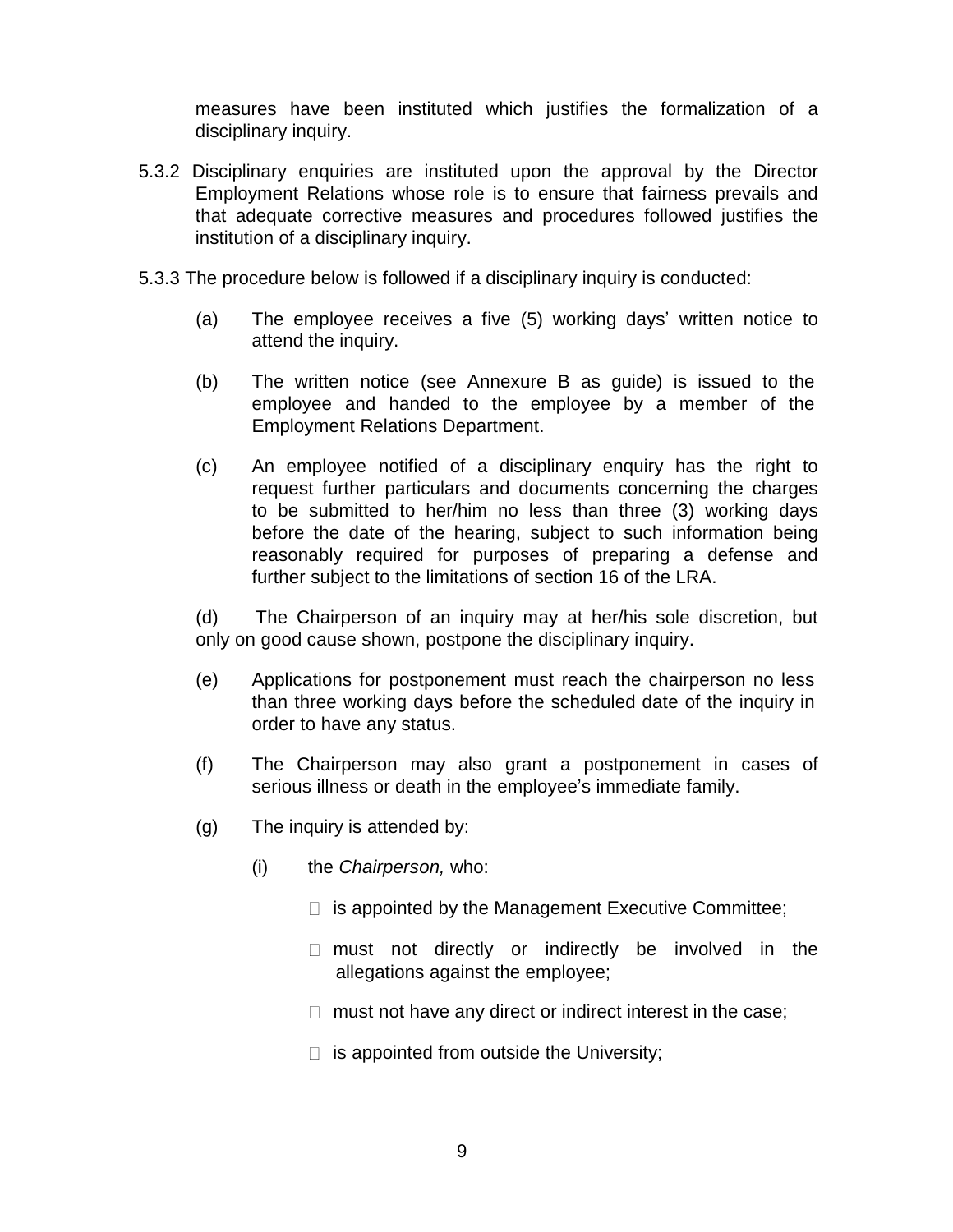- $\Box$  may, at the sole discretion of the Management Executive Committee, be a legal expert, especially if the Management Executive Committee is of the opinion that the seriousness of the offence makes it necessary to appoint a Chairperson with legal expertise;
- $\Box$  is vested with the delegated power of the Council to make a finding of Guilty or Not Guilty and make a recommendation about the sanction to the Vice Chancellor;
- $\Box$  As authorized by Council the Vice Chancellor may ratify the Chairpersons recommendation or refer it back if further clarification is needed wherein the Chairperson must follow the appropriate process to enable him/her to respond in terms of the issues raised.
- (ii) the University representative is appointed by the Executive Director: Human Resources in consultation with the Employment Relations Director. The University representative officially represents the University and serves the function as initiator and leads the proceedings on behalf of the University;
- (iii) the *employee* against whom the allegations are being made, who, if he/she refuses or fails to attend a hearing may be tried *in absentia*;
- (iv) the *employee's representative* as he/she elected and /or nominated;
- (v) an interpreter approved by the Chairperson if the employee wishes to have one present; and
- (vi) a representative from the Human Resources Division/ Employment Relations Department, who ensures that the proper administrative procedures and processes are being followed.
- (h) The University representative and the employee have the right to call witnesses and to cross examine any other witnesses called by the opposite party.
- (i) The witnesses must enter the venue of the inquiry one at a time and must leave as soon as they have completed testifying and cross-examination has been completed. Witnesses are not allowed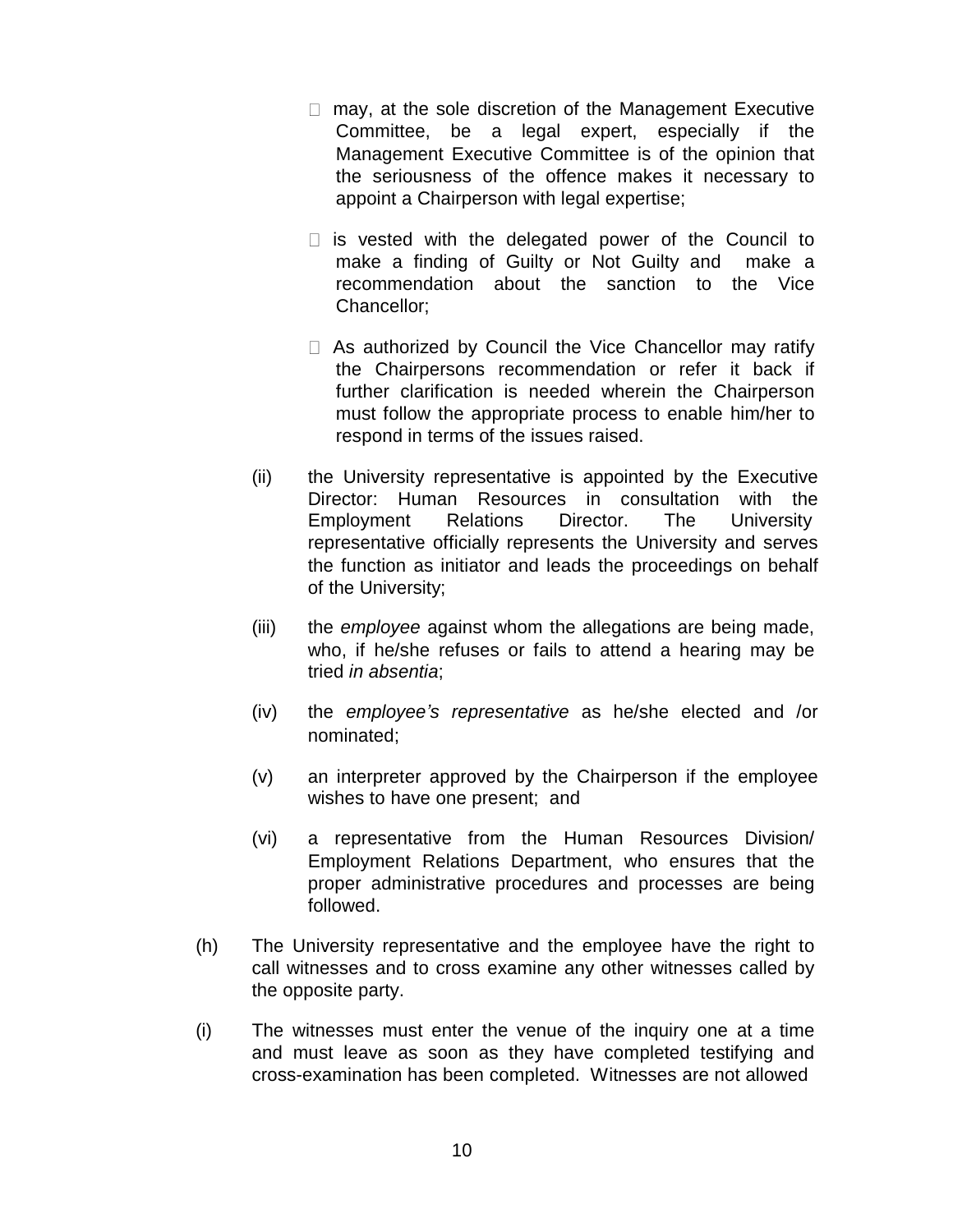to communicate with possible other witnesses before the procedure had been finalized on any aspect regarding this particular procedure.

- (i) The Chairperson announces the outcome of guilty/non-guilty after the University representative and the employee or his/her representative have concluded their respective cases and after the Chairperson has taken a recess to consider the cases.
- (j) The Chairperson's finding needs be made on a balance of probability and as prescribed by the relevant legislation applicable
- (k) If the Chairperson finds the employee guilty, the employee or his/her representative is given the opportunity to bring mitigating circumstances or other relevant information to the Chairperson's attention, and the University representative of the allegations will also be given the opportunity to bring aggravating circumstances or other relevant factors to the Chairperson's attention.
- (l) After hearing the mitigating and/or aggravating circumstances, the Chairperson will have the employee's personal file fetched, from which the Chairperson will determine the employee's period of service, whether there is a record of any valid and related warnings, as well as any other relevant information, such as the employee's personal circumstances, and take these into consideration when in recommending a sanction.
- (m) In recommending a sanction, the Chairperson must take account of:
	- (i) the measures being proportionate to the misconduct of which the employee has been found guilty;
	- (ii) the circumstances of the employer and the employee, and the impact of the transgression on workplace relationships;
	- (iii) aggravating factors which may include the employee's position, seniority and previous disciplinary offences and warnings;
	- (iv) mitigating factors that may include the employee's length of service, a clean disciplinary record or extenuating personal circumstances.
- (n) The sanction as recommended by the Chairperson will be communicated to the office of the Vice Chancellor for decision as delegated by Council and as described in 5.3.3 (g) (i). The decision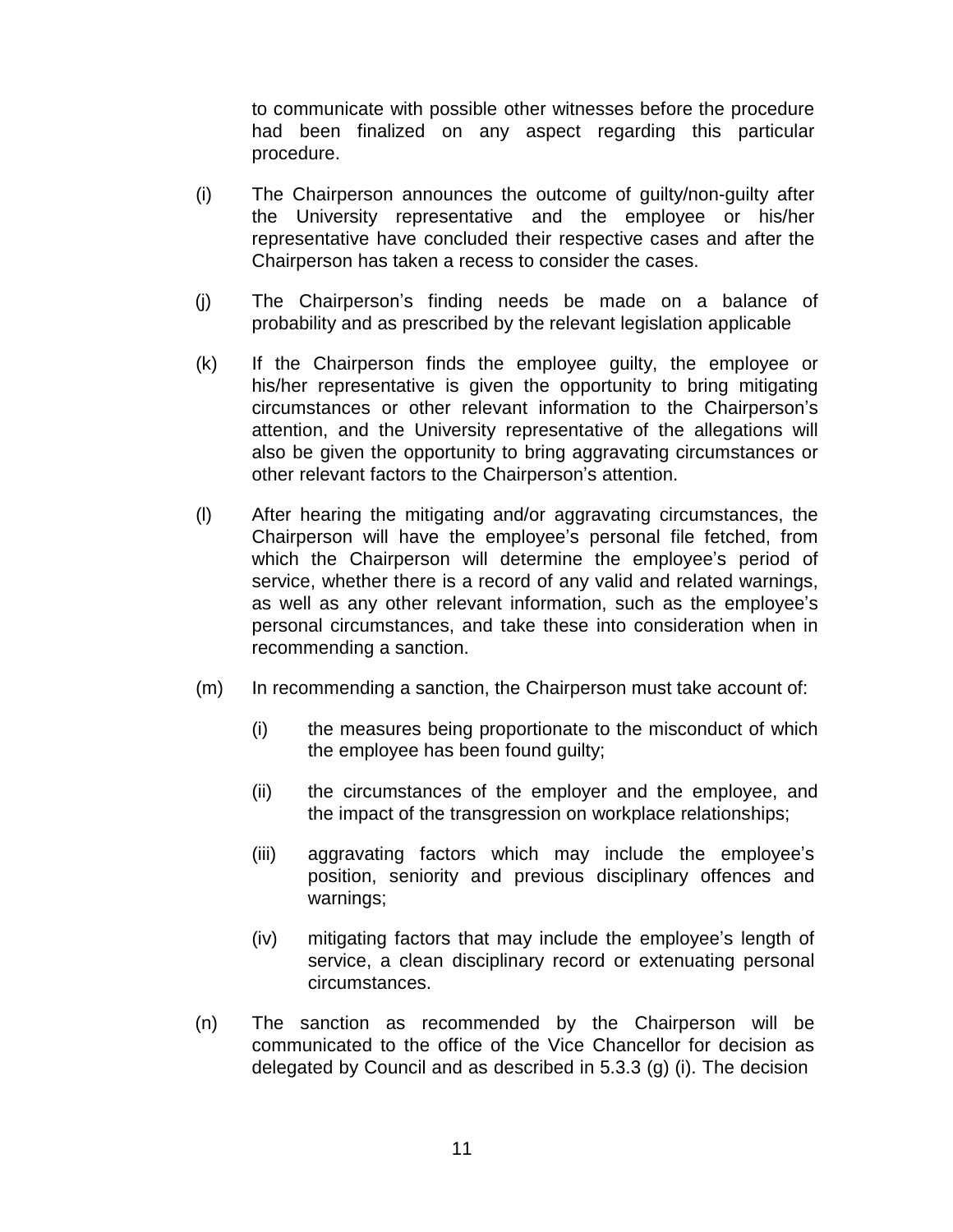taken by the Vice Chancellor will be communicated to the employee by the Employment Relations Director or his/her designate.

- (o) The possibilities of demotion or suspension without pay may be put to the employee only as alternatives short of dismissal, and must be accepted by the employee in writing in order to be valid.
- (p) Once informed of the sanction and the employee wishes to challenge the decision, he/she has the right to exercise his /or her rights in terms of paragraph 6.
- (q) The Chairperson is responsible for ensuring that proper minutes of the inquiry are kept and the employee is entitled to a copy of the minutes.
- (r) An audio recorder must always be used to record disciplinary inquiries. The service of an employee and the employment relationship only comes to an end when the final decision taken in terms of the appeal procedure is communicated in writing to the employee where an appeal was lodged and considered.

# **6. APPEAL PROCEDURE**

- 6.1 An employee may apply in writing to the Vice Chancellor for leave to record an appeal after receiving the official verdict and/or sanction within three working days of the sanction being communicated. Should an employee not exercise his or her right as contemplated in par 6.1 and the sanction is termination of employment services, the termination date will only come into effect after the three day period has lapsed and as per the notice of termination received in writing.
- 6.2 The substantive and procedural grounds for leave to record an appeal must be clearly defined in the application.
- 6.3 The Vice Chancellor or his delegated authority grants or rejects such application within seven working days after receiving the application as prescribed above.
- 6.4 If the application is rejected and the sanction is that of termination of services, the date of termination will be as per the final outcome communicated in writing to the employee. The employee may thereafter refer the matter to the Commission for Conciliation, Mediation and Arbitration (the 'CCMA') for adjudication or any other relevant statutory body as prescribed by the related legislation.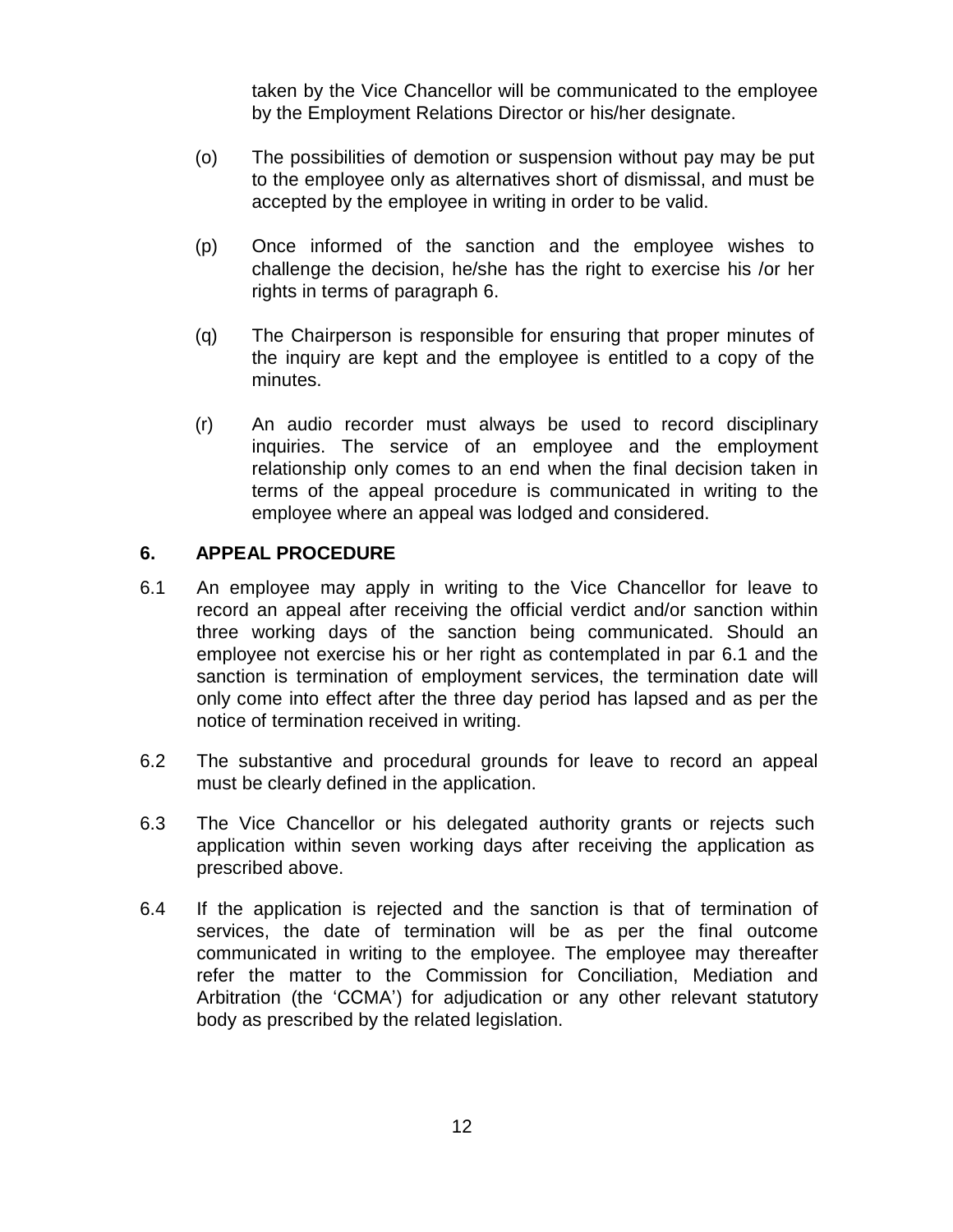6.5 If the application is granted, an appeal panel (which may consist of one person) will be appointed to evaluate the grounds as per the scope determined by the Vice Chancellor or his delegated authority in the ruling on the application for leave to appeal. The appeal panel may uphold, reject or amend the verdict and/or sanction. The final outcome will be communicated to the employee via the office of the Vice Chancellor or his delegated authority. This decision will be final as officially communicated and the employee may thereafter refer the matter as prescribed in paragraph 6.4.

# **7. RECORD KEEPING**

The Executive Director: Human Resources ensures that all records of disciplinary inquiries are kept for at least twelve months after the termination of the proceedings.

Approved by Council on 18 September 2014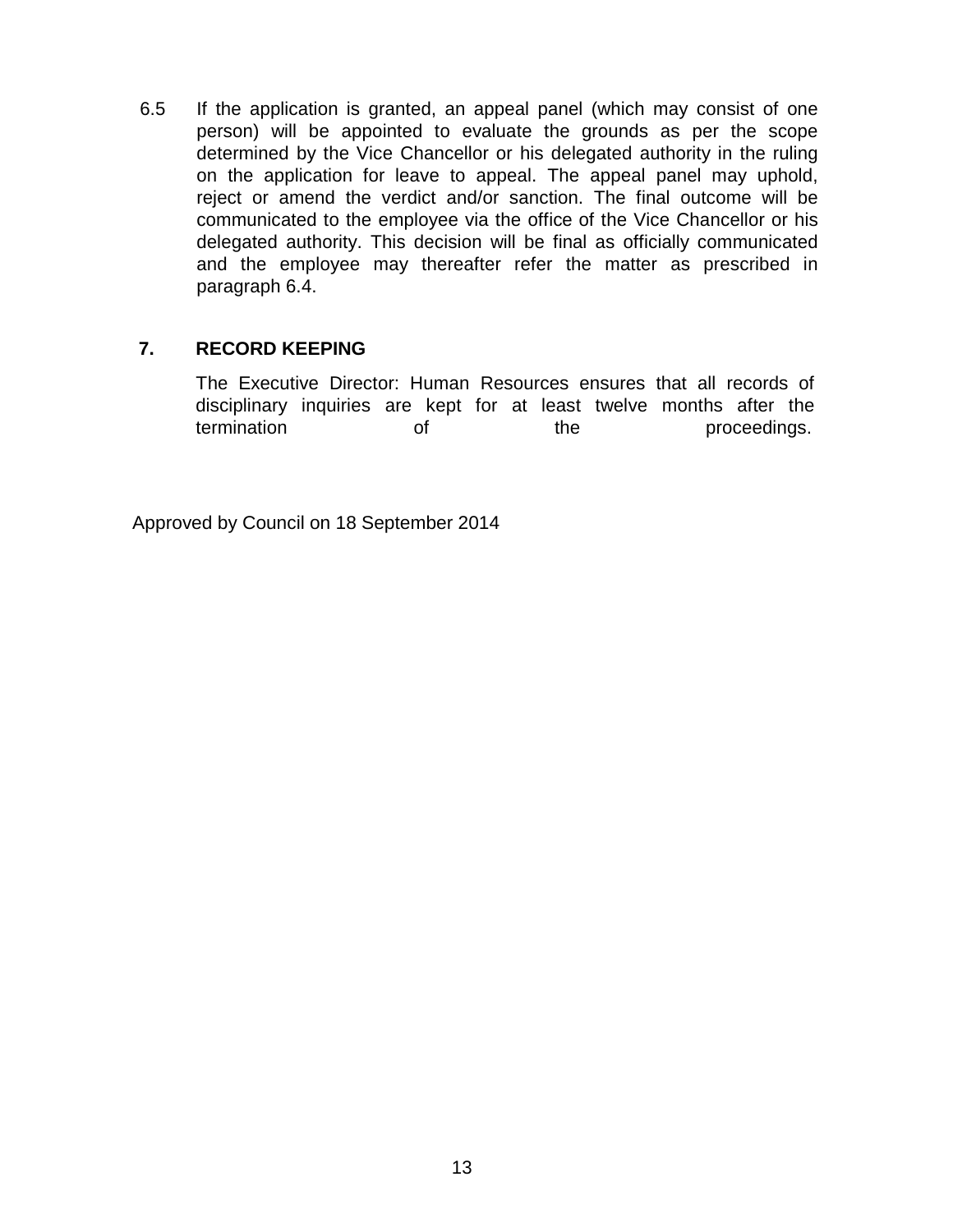# **ANNEXURE A: DISCIPLINARY WARNING FORM - GUIDE**

| Nature of misconduct in terms of the code guidelines: |
|-------------------------------------------------------|
|                                                       |
|                                                       |
| Employee's statement for misconduct (in brief):       |
|                                                       |
|                                                       |
| Reason accepted? Yes/No:                              |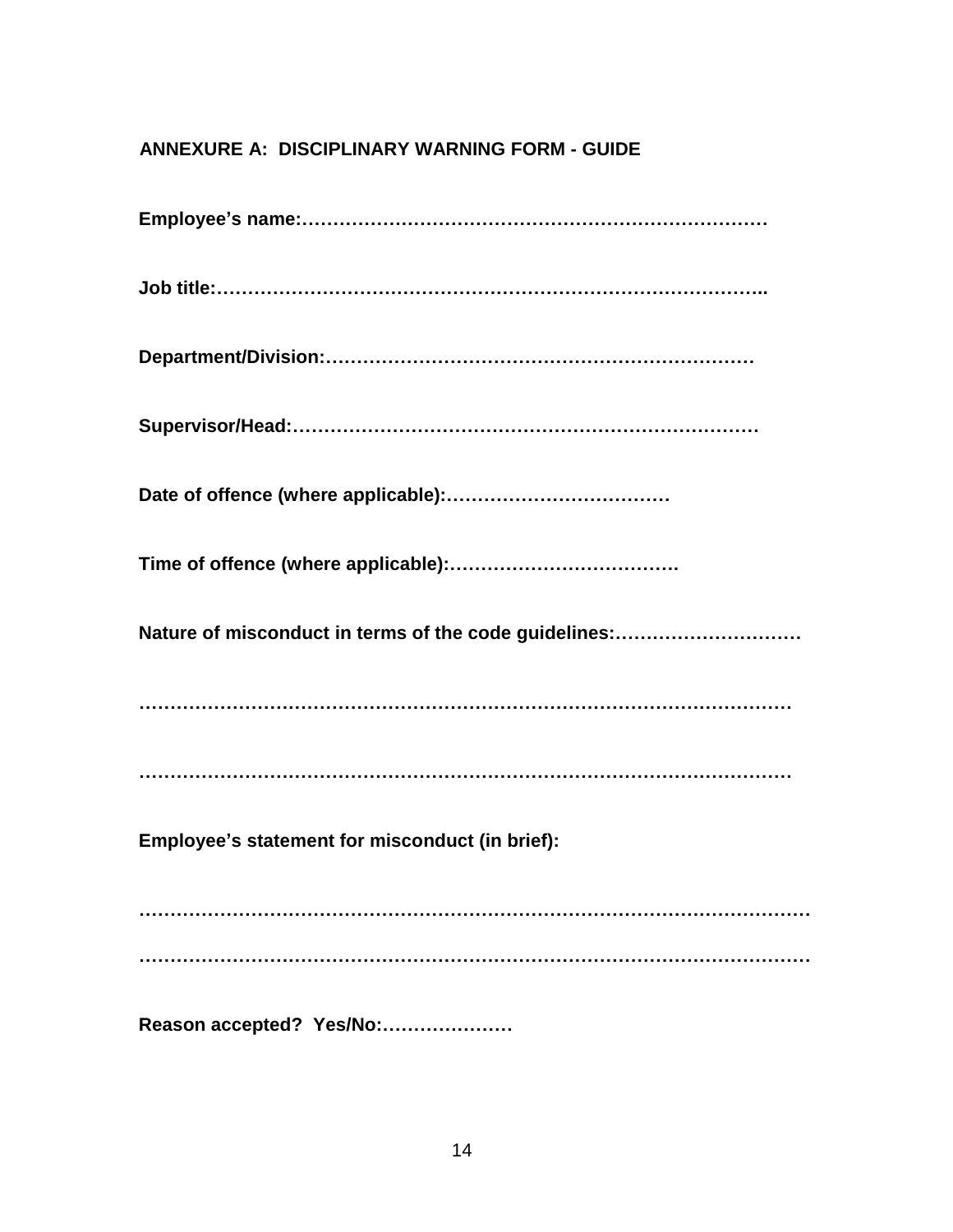**If reason was not accepted, the following corrective action is necessary to avoid future misconduct:**

**……………………………………………………………………………………………… ………………………………………………………………………………………………**

**………………………………………………………………………………………………**

**Action taken: Warning / Final warning (delete as appropriate).**

**In the event of a final warning being given, the employee was advised that should he/she be found guilty of a similar violation within the validity period of this warning, then dismissal may follow.**

| <b>Employee's signature</b>                | <b>Date</b> |
|--------------------------------------------|-------------|
| Line Manager's / Head's Signature          | <b>Date</b> |
| <b>Employee Representative's Signature</b> | <b>Date</b> |
| <b>HR Representative</b>                   | <b>Date</b> |

- **NOTES: 1. One copy to employee and one copy for employee's file.**
	- **2. Written warning stays valid for six months.**
	- **3. Final warning stays valid for twelve months.**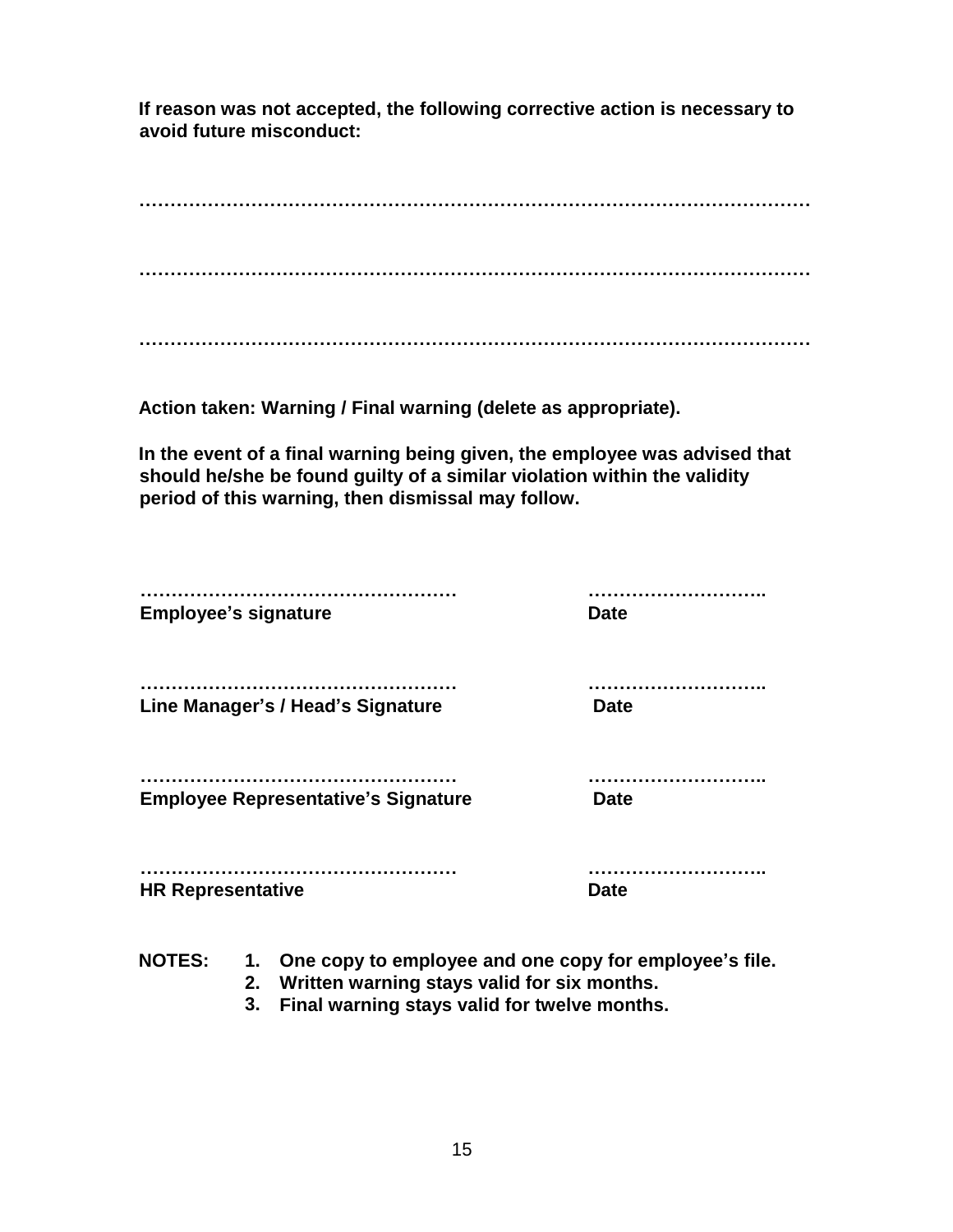# **ANNEXURE B: NOTICE TO ATTEND A DISCIPLINARY INQUIRY - GUIDE**

| Name of                                                                                                                                                                                                                                                                                                                                    |  |  |  |  |  |
|--------------------------------------------------------------------------------------------------------------------------------------------------------------------------------------------------------------------------------------------------------------------------------------------------------------------------------------------|--|--|--|--|--|
|                                                                                                                                                                                                                                                                                                                                            |  |  |  |  |  |
| Alleged transgression (including date, time and place if appropriate):                                                                                                                                                                                                                                                                     |  |  |  |  |  |
|                                                                                                                                                                                                                                                                                                                                            |  |  |  |  |  |
|                                                                                                                                                                                                                                                                                                                                            |  |  |  |  |  |
|                                                                                                                                                                                                                                                                                                                                            |  |  |  |  |  |
|                                                                                                                                                                                                                                                                                                                                            |  |  |  |  |  |
| Name of Chairperson of disciplinary inquiry:                                                                                                                                                                                                                                                                                               |  |  |  |  |  |
|                                                                                                                                                                                                                                                                                                                                            |  |  |  |  |  |
| Please inform the Chairperson within five working days before the<br>date of the inquiry:                                                                                                                                                                                                                                                  |  |  |  |  |  |
| if an interpreter is required;<br>a)<br>the name of your representative;<br>b)<br>the name of any additional witnesses; and<br>c)<br>if any further particulars and documents are required for<br>d)<br>purposes of preparing a defense.                                                                                                   |  |  |  |  |  |
| During the inquiry you are entitled:                                                                                                                                                                                                                                                                                                       |  |  |  |  |  |
| a)<br>to state your case;<br>to be represented by a fellow employee / recognised trade<br>b)<br>union representative, union official or legal practitioner;<br>ask questions on any evidence produced or of statements by<br>c)<br>witnesses;<br>to have an interpreter of the Chairperson's choice;<br>d)<br>to call witnesses; and<br>e) |  |  |  |  |  |
|                                                                                                                                                                                                                                                                                                                                            |  |  |  |  |  |